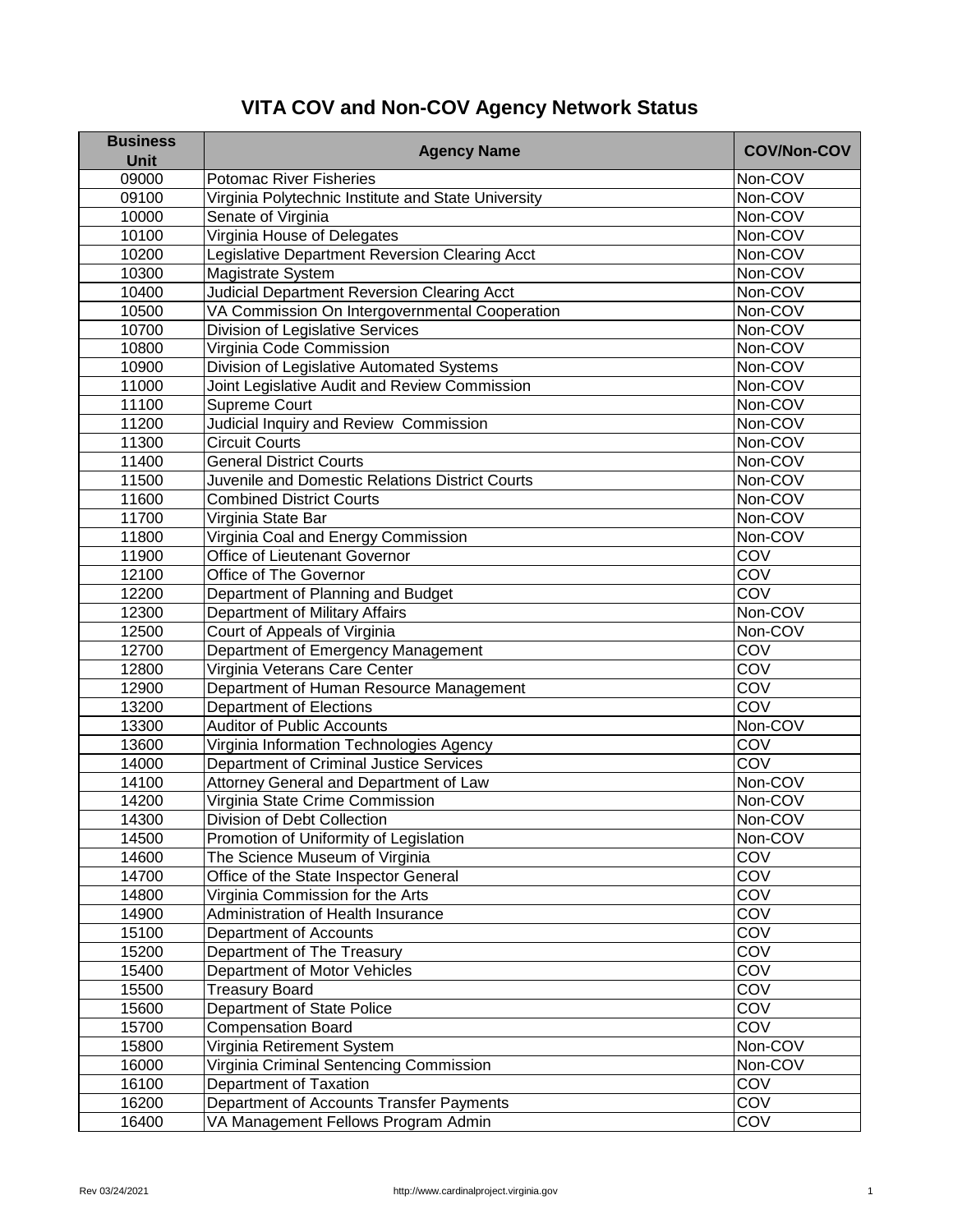| 16500 | Department of Housing and Community Development                 | COV        |
|-------|-----------------------------------------------------------------|------------|
| 16600 | Secretary of the Commonwealth                                   | COV        |
| 17100 | <b>State Corporation Commission</b>                             | Non-COV    |
| 17200 | Virginia Lottery                                                | Non-COV    |
| 17400 | Virginia College Savings Plan                                   | Non-COV    |
| 18000 | Secretary of Administration                                     | COV        |
| 18100 | Department of Labor and Industry                                | COV        |
| 18200 | Virginia Employment Commission                                  | COV        |
| 18300 | <b>Secretary of Natural Resources</b>                           | COV        |
| 18400 | <b>Secretary of Technology</b>                                  | COV        |
| 18500 | <b>Secretary of Education</b>                                   | COV        |
| 18600 | Secretary of Transportation                                     | COV        |
| 18700 | Secretary of Public Safety and Homeland Security                | COV        |
| 18800 | Secretary of Health and Human Resources                         | COV        |
| 19000 | <b>Secretary of Finance</b>                                     | COV        |
| 19100 | Virginia Workers' Compensation Commission                       | Non-COV    |
| 19200 | Secretary of Commerce and Trade                                 | COV        |
| 19300 | Secretary of Agriculture and Forestry                           | COV        |
| 19400 | <b>Department of General Services</b>                           | COV        |
| 19700 | Department of Ed-Direct Aid To Localities                       | COV        |
| 19900 | Department of Conservation and Recreation                       | COV        |
| 20000 | <b>Office of Children's Services</b>                            | COV        |
| 20100 | Department of Education - Central Office Operations             | COV        |
| 20200 | Library of Virginia                                             | COV        |
| 20300 | <b>Wilson Workforce and Rehabilitation Center</b>               | COV        |
| 20400 | College of William & Mary                                       | Non-COV    |
| 20600 | Virginia Commonwealth University - Medical Center               | Non-COV    |
| 20700 | University of Virginia - Academic Division                      | Non-COV    |
| 20800 | <b>VPI &amp; State University</b>                               | Non-COV    |
| 20900 | University of Virginia Medical Center                           | Non-COV    |
| 21100 | Virginia Military Institute                                     | Non-COV    |
| 21200 | Virginia State University                                       | Non-COV    |
| 21300 | <b>Norfolk State University</b>                                 | Non-COV    |
| 21400 | Longwood University                                             | Non-COV    |
| 21500 | University of Mary Washington                                   | Non-COV    |
| 21600 | <b>James Madison University</b>                                 | Non-COV    |
| 21700 | <b>Radford University</b>                                       | Non-COV    |
| 21800 | Virginia School for the Deaf and the Blind                      | COV        |
| 22100 | <b>Old Dominion University</b>                                  | Non-COV    |
| 22200 | Department of Professional and Occupational Regulation          | COV        |
| 22300 | Department of Health Professions                                | COV        |
| 22600 | <b>Board of Accountancy</b>                                     | <b>COV</b> |
| 22900 | VPI & Stat Univ. - Coop Ext. & Agr. Experiment Station          | Non-COV    |
| 23300 | Virginia Board of Bar Examiners                                 | Non-COV    |
| 23400 | <b>Cooperative Extension and Agricultural Research Services</b> | Non-COV    |
| 23600 | Virginia Commonwealth University                                | Non-COV    |
| 23800 | Virginia Museum of Fine Arts                                    | COV        |
| 23900 | Frontier Culture Museum of Virginia                             | <b>COV</b> |
| 24100 | <b>Richard Bland College</b>                                    | Non-COV    |
| 24200 | <b>Christopher Newport University</b>                           | Non-COV    |
| 24500 | State Council of Higher Education for Virginia                  | COV        |
| 24600 | University of Virginia's College At Wise                        | Non-COV    |
| 24700 | <b>George Mason University</b>                                  | Non-COV    |
| 26000 | Virginia Community College System                               | Non-COV    |
| 26100 | Virginia Community College System                               | Non-COV    |
| 26200 | Department of Aging and Rehabilitative Services                 | COV        |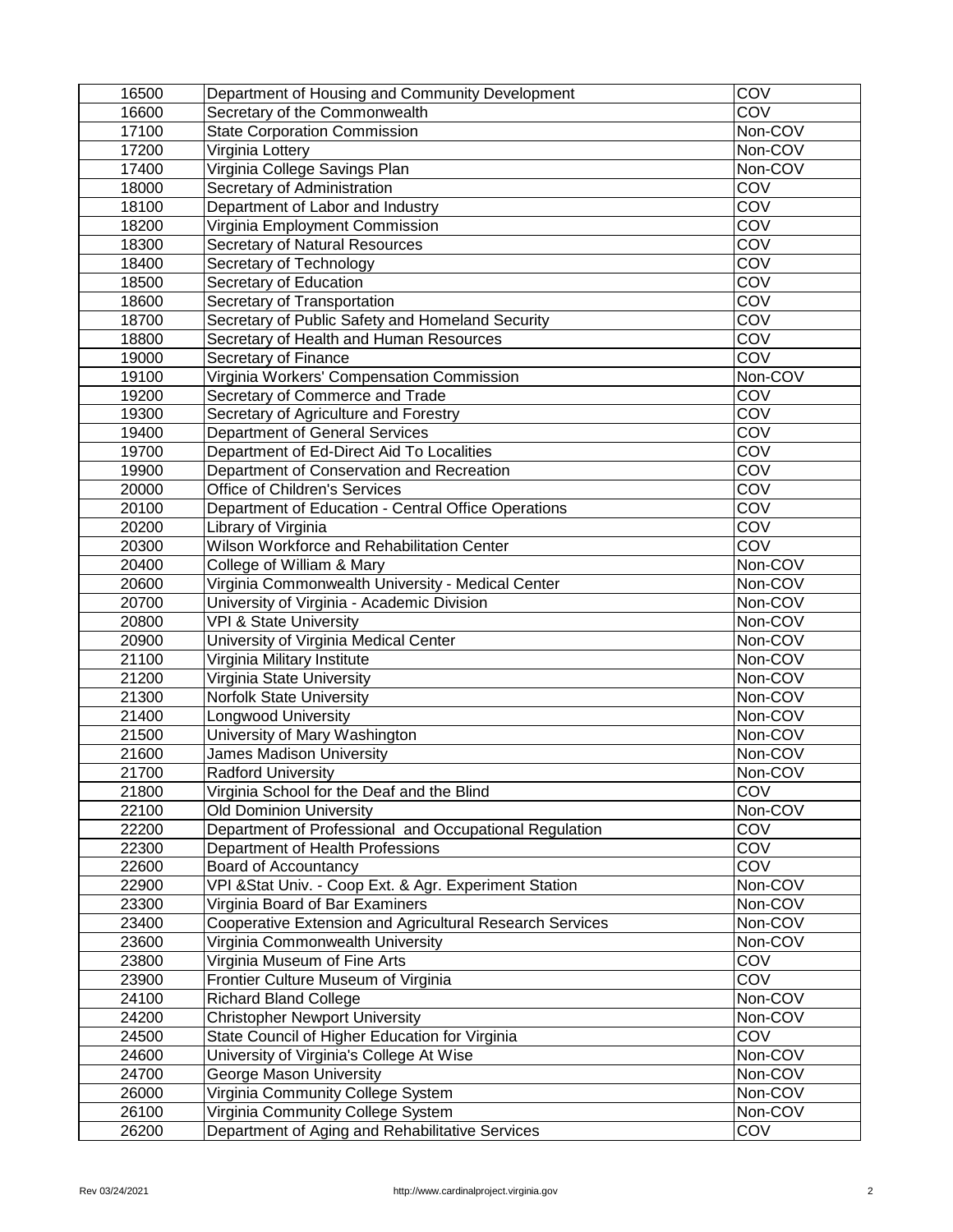| 26300 | Virginia Rehabilitation Center for the Blind and Vision Impaired | COV        |
|-------|------------------------------------------------------------------|------------|
| 26800 | Virginia Institute of Marine Science                             | Non-COV    |
| 27000 | <b>VCCS - Shared Services Center</b>                             | Non-COV    |
| 27400 | <b>Eastern Virginia Medical School</b>                           | Non-COV    |
| 27500 | <b>New River Community College</b>                               | Non-COV    |
| 27600 | Southside Virginia Community College                             | Non-COV    |
| 27700 | Paul D. Camp Community College                                   | Non-COV    |
| 27800 | <b>Rappahannock Community College</b>                            | Non-COV    |
| 27900 | <b>Danville Community College</b>                                | Non-COV    |
| 28000 | Northern Virginia Community College                              | Non-COV    |
| 28200 | <b>Piedmont Virginia Community College</b>                       | Non-COV    |
| 28300 | J. Sargeant Reynolds Community College                           | Non-COV    |
| 28400 | <b>Eastern Shore Community College</b>                           | Non-COV    |
| 28500 | <b>Patrick Henry Community College</b>                           | Non-COV    |
| 28600 | Virginia Western Community College                               | Non-COV    |
| 28700 | Dabney S. Lancaster Community College                            | Non-COV    |
| 28800 | <b>Wytheville Community College</b>                              | Non-COV    |
| 29000 | <b>John Tyler Community College</b>                              | Non-COV    |
| 29100 | <b>Blue Ridge Community College</b>                              | Non-COV    |
| 29200 | <b>Central Virginia Community College</b>                        | Non-COV    |
| 29300 | <b>Thomas Nelson Community College</b>                           | Non-COV    |
| 29400 | Southwest Virginia Community College                             | Non-COV    |
| 29500 | <b>Tidewater Community College</b>                               | Non-COV    |
| 29600 | Virginia Highlands Community College                             | Non-COV    |
| 29700 | <b>Germanna Community College</b>                                | Non-COV    |
| 29800 | <b>Lord Fairfax Community College</b>                            | Non-COV    |
| 29900 | <b>Mountain Empire Community College</b>                         | Non-COV    |
| 30100 | Department of Agriculture and Consumer Services                  | COV        |
| 30700 | Virginia Agricultural Council                                    | <b>COV</b> |
| 31000 | Virginia Economic Development Partnership                        | Non-COV    |
| 31200 | <b>Economic Development Incentive Payments</b>                   | COV        |
| 32000 | Virginia Tourism Authority                                       | Non-COV    |
| 33000 | Virginia Israel Advisory Board                                   | COV        |
| 35000 | Department of Small Business and Supplier Diversity (VSBSD)      | COV        |
| 36000 | <b>Fort Monroe Authority</b>                                     | Non-COV    |
| 40000 | <b>Jamestown-Yorktown Commemorations</b>                         | COV        |
| 40200 | <b>Marine Resources Commission</b>                               | COV        |
| 40300 | Department of Wildlife Resources                                 | COV        |
| 40500 | Virginia Racing Commission                                       | COV        |
| 40700 | Virginia Port Authority                                          | Non-COV    |
| 40900 | Department of Mines, Minerals, and Energy                        | COV        |
| 41100 | Department of Forestry                                           | COV        |
| 41300 | Commission on Virginia Alcohol Safety Action Program             | COV        |
| 41700 | <b>Gunston Hall</b>                                              | COV        |
| 42300 | Department of Historic Resources                                 | COV        |
| 42500 | Jamestown-Yorktown Foundation                                    | COV        |
| 44000 | Department of Environmental Quality                              | COV        |
| 45400 | Secretary of Veterans and Defense Affairs                        | COV        |
| 50100 | Virginia Department of Transportation                            | COV        |
| 50500 | Department of Rail and Public Transportation                     | COV        |
| 50600 | <b>Motor Vehicle Dealer Board</b>                                | COV        |
| 53000 | Department of Motor Vehicles Transfer Payments                   | COV        |
| 60100 | Virginia Department of Health                                    | COV        |
| 60200 | Department of Medical Assistance Services                        | COV        |
| 60600 | Virginia Board For People With Disabilities                      | COV        |
| 70100 | <b>Department of Corrections</b>                                 | COV        |
|       |                                                                  |            |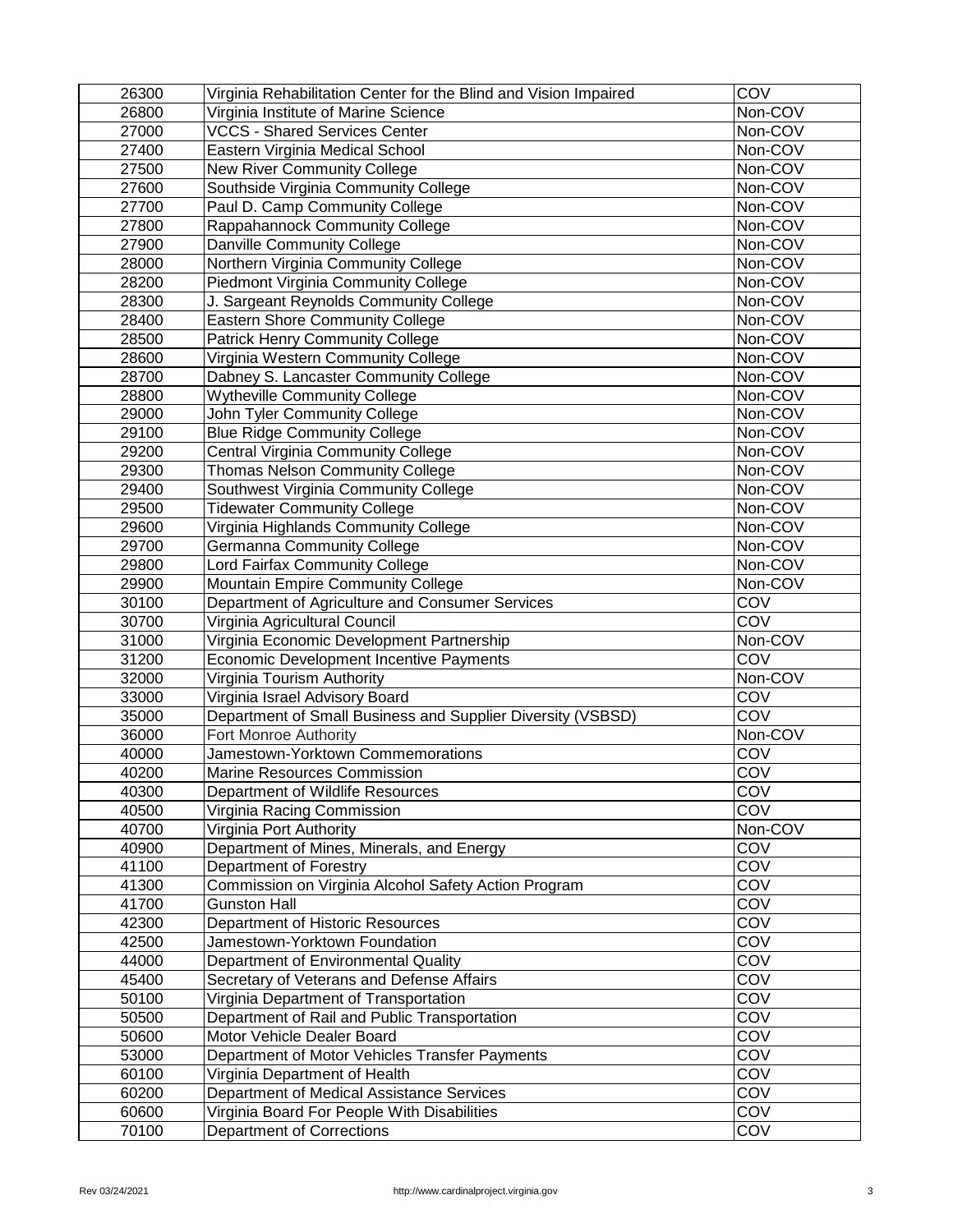| 70200 | Virginia Department for the Blind and Vision Impaired      | COV        |
|-------|------------------------------------------------------------|------------|
| 70300 | <b>Central State Hospital</b>                              | COV        |
| 70400 | <b>Eastern State Hospital</b>                              | COV        |
| 70500 | Southwestern Virginia Mental Health Institute              | COV        |
| 70600 | <b>Western State Hospital</b>                              | COV        |
| 70700 | Central Virginia Training Center                           | COV        |
| 70800 | <b>Commonwealth Center For Children and Adolescents</b>    | COV        |
| 71100 | Virginia Correctional Enterprises                          | COV        |
| 71600 | Virginia Correctional Center For Women                     | COV        |
| 71800 | <b>Bland Correction Center</b>                             | COV        |
| 72000 | Department of Behavioral Health and Developmental Services | COV        |
| 72300 | Southeastern Virginia Training Center                      | COV        |
| 72400 | Catawba Hospital                                           | COV        |
| 72800 | Northern Virginia Mental Health Institute                  | COV        |
| 72900 | <b>Piedmont Geriatric Hospital</b>                         | COV        |
| 73300 | <b>Sussex I State Prison</b>                               | COV        |
| 73400 | <b>Sussex II State Prison</b>                              | COV        |
| 73500 | <b>Wallens Ridge State Prison</b>                          | COV        |
| 73700 | <b>St. Brides Correctional Center</b>                      | COV        |
| 73800 | Southwestern Virginia Training Center                      | COV        |
| 73900 | Southern Virginia Mental Health Institute                  | COV        |
| 74100 | <b>Red Onion State Prison</b>                              | COV        |
| 74200 | <b>Employee Relations and Training Division</b>            | COV        |
| 74300 | <b>Fluvanna Correctional Center For Women</b>              | COV        |
| 74500 | <b>Nottoway Correctional Center</b>                        | COV        |
| 74700 | <b>Marion Correctional Treatment Center</b>                | COV        |
| 74800 | Hiram W. Davis Medical Center                              | COV        |
| 74900 | <b>Buckingham Correctional Center</b>                      | COV        |
| 75100 | Department for the Deaf and Hard-of-Hearing                | COV        |
| 75200 | Deep Meadow Correctional Center                            | COV        |
| 75300 | <b>Deerfield Correctional Center</b>                       | COV        |
| 75400 | <b>Augusta Correctional Center</b>                         | COV        |
| 75600 | Division of Institutions                                   | COV        |
| 75700 | <b>Western Region Correctional Field Units</b>             | COV        |
| 76100 | <b>Eastern Region Correctional Field Units</b>             | COV        |
| 76500 | <b>Department of Social Services</b>                       | COV        |
| 76600 | Virginia Parole Board                                      | COV        |
| 76700 | <b>Division of Community Corrections</b>                   | COV        |
| 76800 | <b>Keen Mountain Correctional Center</b>                   | COV        |
| 76900 | <b>Greensville Correctional Center</b>                     | COV        |
| 77000 | <b>Dillwyn Correctional Center</b>                         | COV        |
| 77100 | <b>Indian Creek Correctional Center</b>                    | COV        |
| 77200 | <b>Haynesville Correctional Center</b>                     | COV        |
| 77300 | <b>Coffeewood Correctional Center</b>                      | COV        |
| 77400 | Lunenburg Correctional Center                              | COV        |
| 77500 | <b>Pocahontas State Correctional Center</b>                | COV        |
| 77600 | Green Rock Correctional Center                             | COV        |
| 77700 | Department of Juvenile Justice                             | COV        |
| 77800 | <b>Department of Forensic Science</b>                      | COV        |
| 78500 | <b>River North Correctional Center</b>                     | COV        |
| 79000 | <b>DMHMRSAS - Grants To Localities</b>                     | COV        |
| 79200 | <b>Mental Health Treatment Centers</b>                     | COV        |
| 79300 | <b>Intellectual Disabilities Training Centers</b>          | COV        |
| 79400 | Virginia Center for Behavioral Rehabilitation              | COV        |
| 79500 | Department of Corrections-Division of Institutions         | <b>COV</b> |
| 82000 | <b>Capitol Square Preservation Council</b>                 | Non-COV    |
|       |                                                            |            |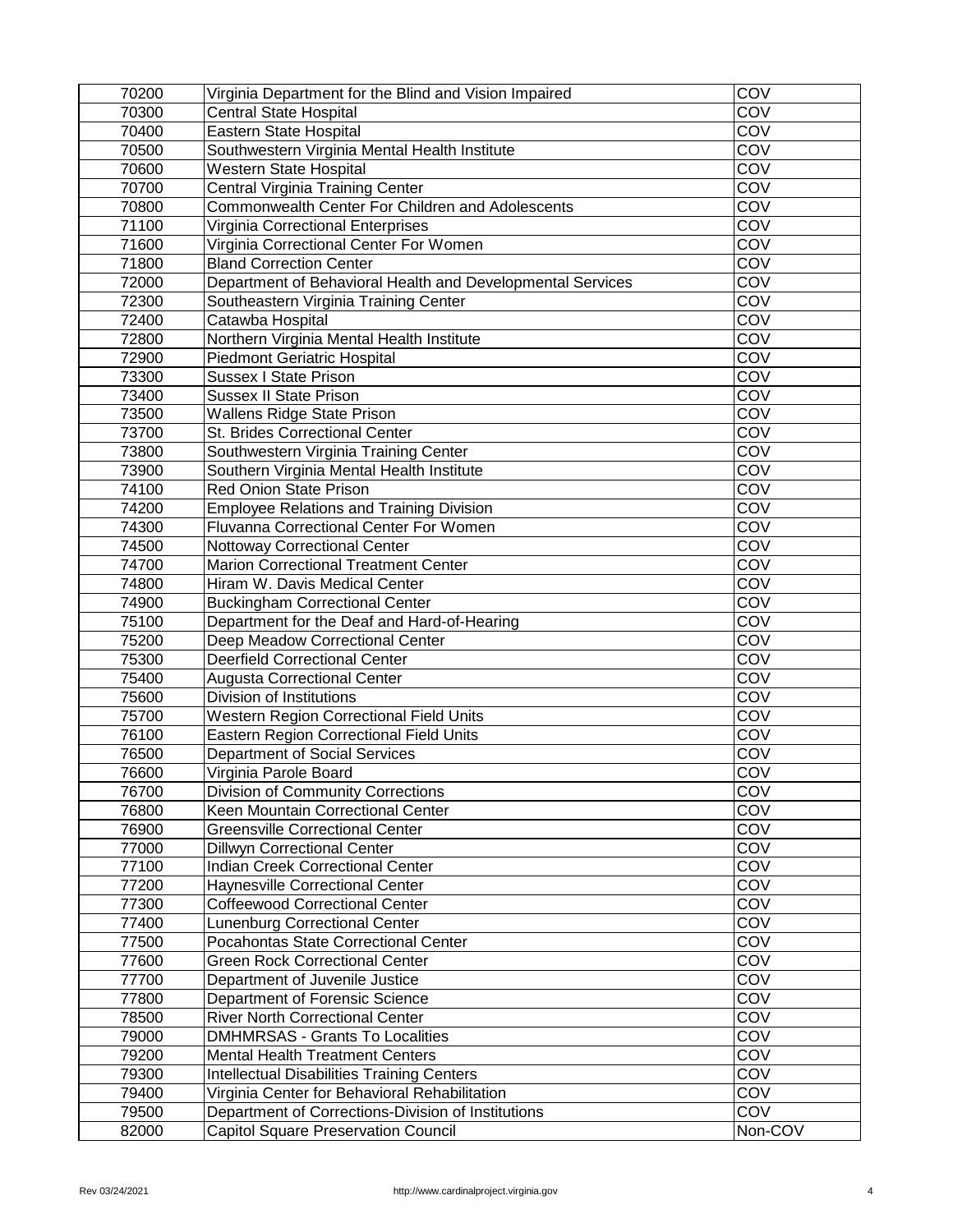| 83400 | Virginia Freedom Information Advisory Council                     | Non-COV    |
|-------|-------------------------------------------------------------------|------------|
| 83600 | <b>Citizens Advisory Committee</b>                                | COV        |
| 83700 | Virginia Disability Commission                                    | Non-COV    |
| 83900 | Virginia Commission On Youth                                      | Non-COV    |
| 84000 | Virginia Housing Commission                                       | Non-COV    |
| 84100 | Department of Aviation                                            | <b>COV</b> |
| 84200 | <b>Chesapeake Bay Commission</b>                                  | Non-COV    |
| 84400 | Joint Commission on Health Care                                   | Non-COV    |
| 84500 | Dr. Martin Luther King, Jr. Memorial Commission                   | Non-COV    |
| 84700 | Joint Commission on Technology and Science                        | Non-COV    |
| 84800 | Virginia Indigent Defense Commission                              | Non-COV    |
| 85100 | Virginia Tobacco Indemnification & Community Revitalization Comm. | COV        |
| 85200 | Virginia Foundation For Healthy Youth                             | <b>COV</b> |
| 85800 | Brown V Board of Education Scholarship Committee                  | Non-COV    |
| 85900 | VA Sesquicentennial American Civil War Commission                 | Non-COV    |
| 86000 | <b>Commission on Unemployment Compensation</b>                    | Non-COV    |
| 86200 | <b>Small Business Commission</b>                                  | Non-COV    |
| 86300 | <b>Commission on Electric Utility Regulation</b>                  | Non-COV    |
| 86400 | <b>Manufacturing Development Commission</b>                       | Non-COV    |
| 86500 | Joint Commission on Administrative Rules                          | Non-COV    |
| 86700 | VA Bicentennial of American War of 1812 Commission                | Non-COV    |
| 87000 | <b>Commission On Civics Education</b>                             | Non-COV    |
| 87100 | <b>Autism Advisory Council</b>                                    | Non-COV    |
| 87200 | <b>WW I and II Commemoration Commission</b>                       | Non-COV    |
| 87600 | Virginia Conflict of Interest and Ethics Advisory Council         | Non-COV    |
| 88500 | Institute for Advanced Learning and Research                      | COV        |
| 90000 | Health & Human Resources Capital Clearing Acct                    | Non-COV    |
| 90100 | <b>Public Safety Capital Clearing Account</b>                     | Non-COV    |
| 91200 | Department of Veterans Services                                   | COV        |
| 91300 | <b>Veteran Services Foundation</b>                                | COV        |
| 92100 | <b>Interstate Organization Contributions</b>                      | COV        |
| 92200 | <b>Sitter-Barfoot Veterans Care Center</b>                        | COV        |
| 93500 | <b>Roanoke Higher Education Authority</b>                         | COV        |
| 93600 | Jefferson Science Associates, LLC                                 | COV        |
| 93700 | Southern Virginia Center For Higher Education                     | Non-COV    |
| 93800 | <b>New College Institute</b>                                      | Non-COV    |
| 94100 | Virginia College Building Authority                               | COV        |
| 94200 | Virginia Museum of Natural History                                | <b>COV</b> |
| 94800 | Southwest VA Higher Education Center                              | Non-COV    |
| 94900 | <b>Central Appropriations-Capital Outlay</b>                      | Non-COV    |
| 95000 | Central Appropriations-Revenue Bonds 9 C                          | Non-COV    |
| 95100 | Central Appropriations-Debt Bonds 9 D                             | Non-COV    |
| 95700 | Commonwealth's Attorneys' Services Council                        | Non-COV    |
| 96000 | Department of Fire Programs                                       | COV        |
| 96100 | <b>Division of Capitol Police</b>                                 | Non-COV    |
| 97100 | <b>State Water Commission</b>                                     | Non-COV    |
| 98000 | <b>Higher Education Tuition Moderation Incentive Fund</b>         | Non-COV    |
| 98900 | <b>Higher Education Research Initiative</b>                       | Non-COV    |
| 99000 | <b>Appropriation Vetoes-Operating</b>                             | Non-COV    |
| 99100 | <b>Appropriation Vetoes-Capital</b>                               | Non-COV    |
| 99200 | <b>Planned Reversions</b>                                         | Non-COV    |
| 99300 | <b>Treasury Construction Financing</b>                            | COV        |
| 99400 | Department of The Treasury-Trust Funds                            | <b>COV</b> |
| 99500 | Central Appropriations-Administration                             | Non-COV    |
| 99600 | Department of Treasury-Statewide Activities                       | COV        |
| 99700 | Department of Accounts-Statewide Activities                       | COV        |
|       |                                                                   |            |